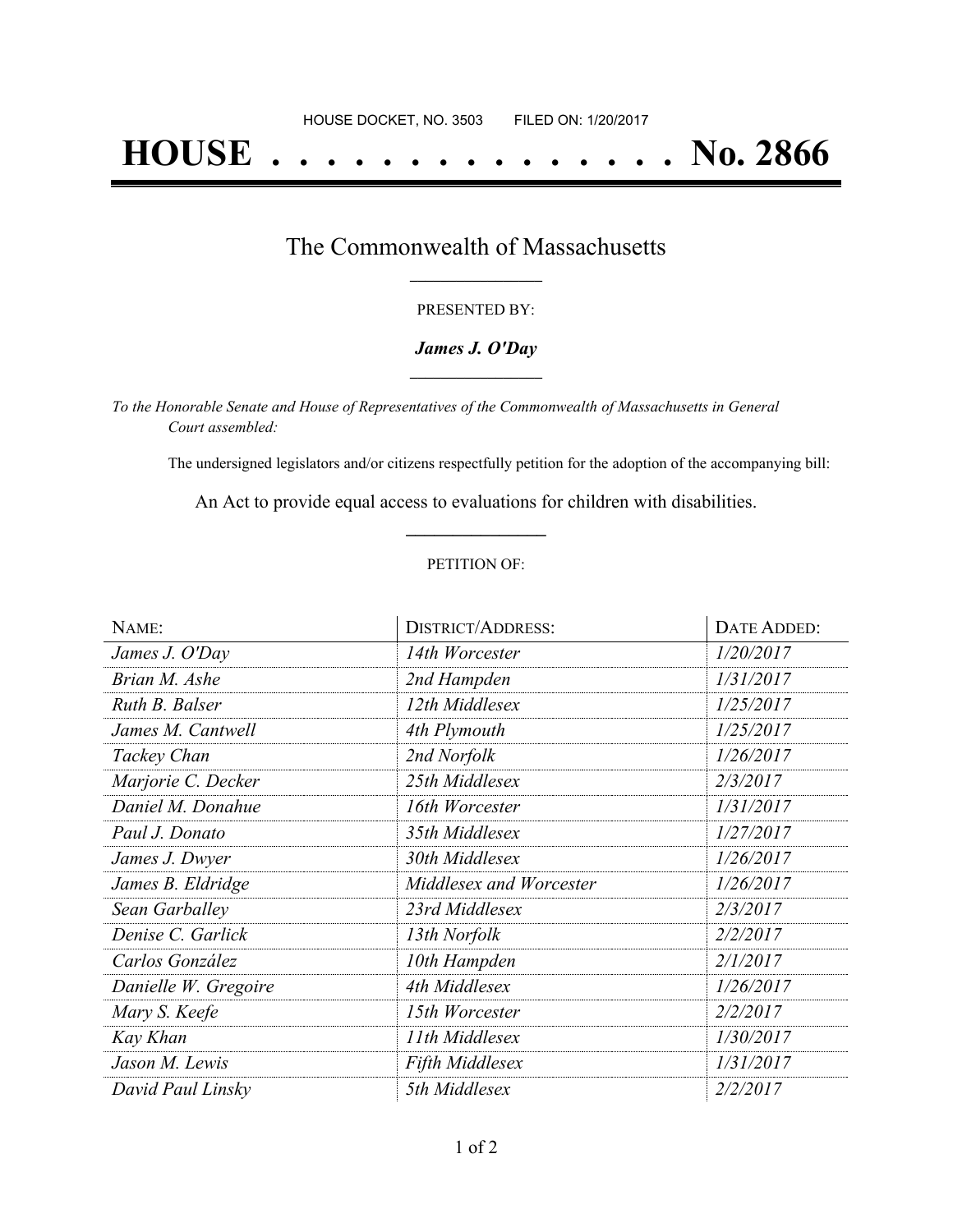| Joan B. Lovely         | Second Essex          | 2/2/2017  |
|------------------------|-----------------------|-----------|
| John J. Mahoney        | 13th Worcester        | 2/2/2017  |
| Rady Mom               | 18th Middlesex        | 2/2/2017  |
| Denise Provost         | 27th Middlesex        | 1/24/2017 |
| Angelo J. Puppolo, Jr. | 12th Hampden          | 1/26/2017 |
| Frank I. Smizik        | 15th Norfolk          | 1/25/2017 |
| Aaron Vega             | 5th Hampden           | 2/3/2017  |
| Timothy R. Whelan      | <b>1st Barnstable</b> | 1/21/2017 |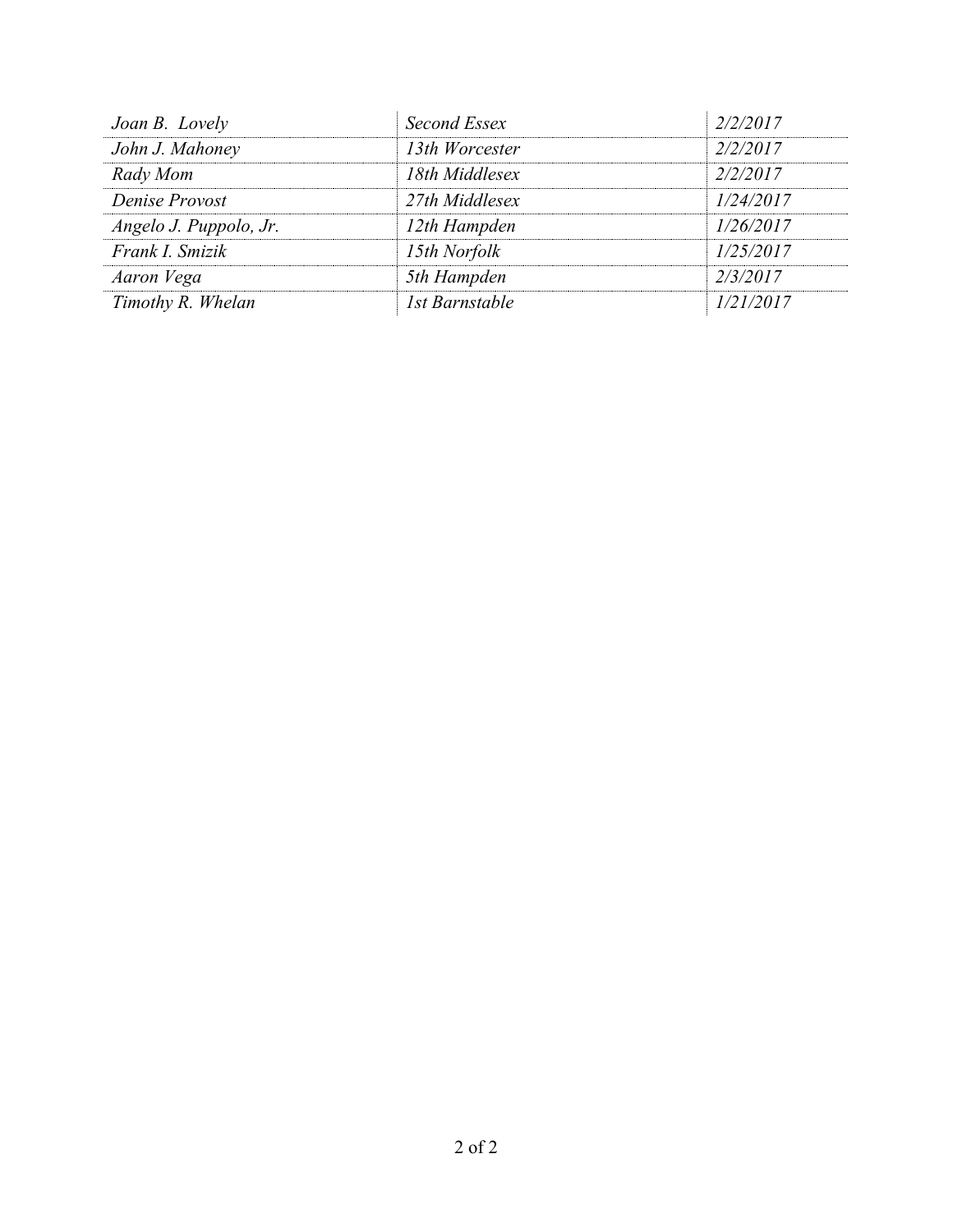# HOUSE DOCKET, NO. 3503 FILED ON: 1/20/2017 **HOUSE . . . . . . . . . . . . . . . No. 2866**

By Mr. O'Day of West Boylston, a petition (accompanied by bill, House, No. 2866) of James J. O'Day and others relative to development of special education services for children. Education.

## The Commonwealth of Massachusetts

**In the One Hundred and Ninetieth General Court (2017-2018) \_\_\_\_\_\_\_\_\_\_\_\_\_\_\_**

**\_\_\_\_\_\_\_\_\_\_\_\_\_\_\_**

An Act to provide equal access to evaluations for children with disabilities.

Be it enacted by the Senate and House of Representatives in General Court assembled, and by the authority *of the same, as follows:*

| 1      | Preamble: Whereas parents' full participation in the planning and development of special               |
|--------|--------------------------------------------------------------------------------------------------------|
| 2      | education services for their child is required under state and federal special education law;          |
| 3      | Whereas appropriate educational evaluations are vital to a child's special education                   |
| 4      | development, and independent educational evaluations provide the only way for parents to               |
| 5      | participate effectively in special education planning in the unusual situation where they disagree     |
| 6      | with a school district evaluation;                                                                     |
| $\tau$ | Whereas parents have the right to an independent educational evaluation under state and                |
| 8      | federal special education law, but this right is meaningless if the rates established by the state are |
| 9      | so low that evaluators will not perform these evaluations;                                             |
| 10     | Therefore, it is imperative to establish a reasonable rate structure that is fair to school            |
| 11     | districts and, at the same time, allows low- and moderate-income parents access to independent         |
| 12     | education evaluations.                                                                                 |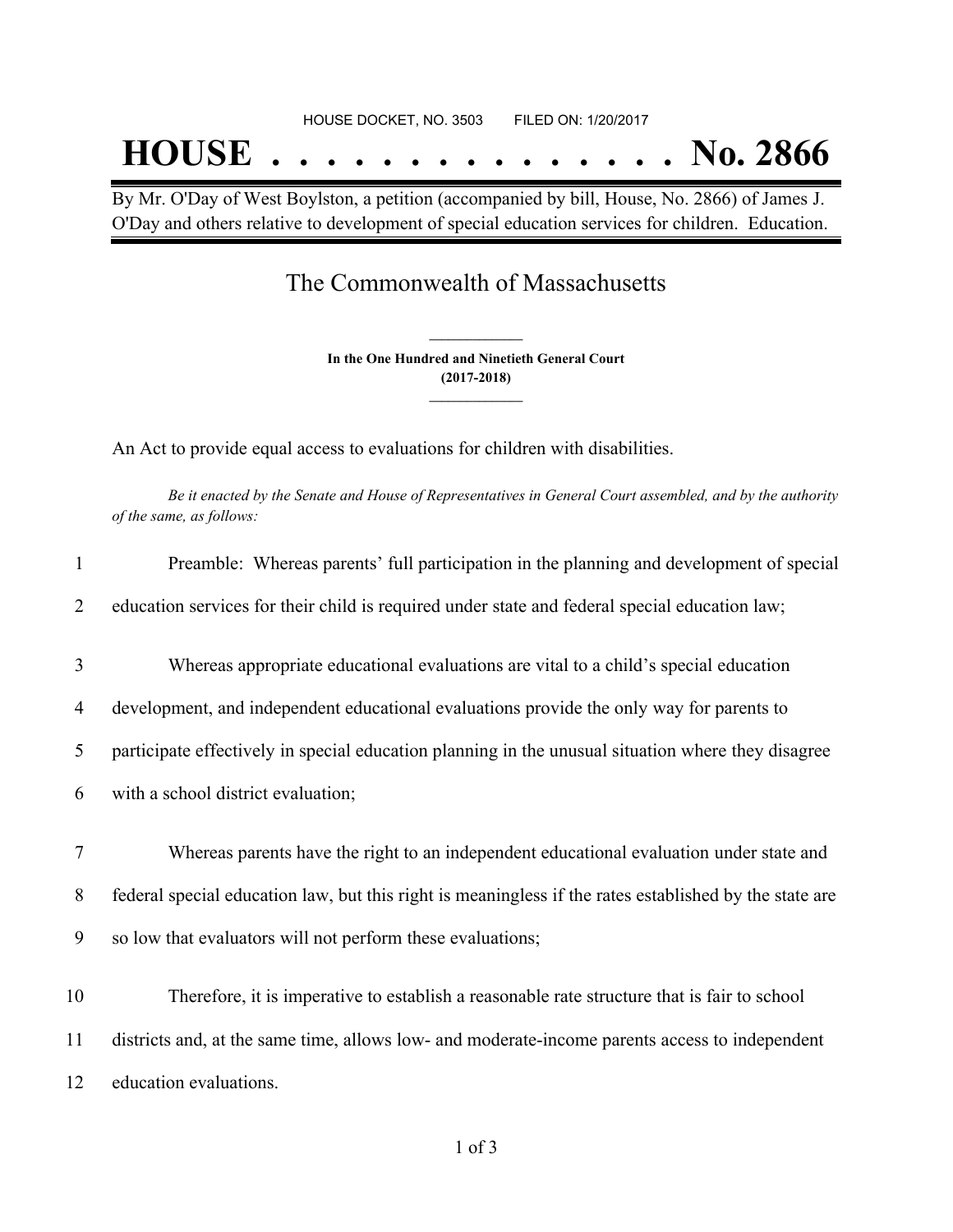SECTION 1. Section 13C of chapter 118E of the General Laws, as appearing in the 2012 Official Edition, is hereby amended by inserting after the first paragraph the following new paragraph:--

 Notwithstanding any general or special law to the contrary, the secretary of health and human services shall establish rates specific to independent evaluations in accordance with the rate standards established in this paragraph. To ensure that parents can participate fully and effectively with school personnel in the planning and development of appropriate educational programs for their child, rates shall be at levels that provide parents with a choice of evaluators who can complete the evaluation in a timely manner and who have sufficient experience and expertise to determine the nature and extent of the child's disability and to determine the nature and extent of the child's educational needs and how they should be met. Rates shall allow payment for all of the following, as needed by the evaluator to make such determinations: formal and informal testing; interviews of child and parents; review of the child's educational records and schoolwork; obtaining and reviewing relevant information from the child's teachers, therapists and persons who have evaluated the child; observation of the child at school, at home, at a workplace and in the community; observation of any program proposed for the child, including both academic and non-academic components; testing and other formal and informal assessments sufficient to conduct transition evaluations pursuant to section 2 of chapter 71B and 20 U.S.C. et seq.; a comprehensive written report; attendance at the required team meeting that considers the evaluation and report; and travel time and expenses. A parent may file a request with the bureau of special education appeals and a hearing officer may order a higher rate for a particular independent evaluation if necessary to meet the rate standards in this paragraph. At least every three years, the secretary of health and human services shall review the rates for

of 3